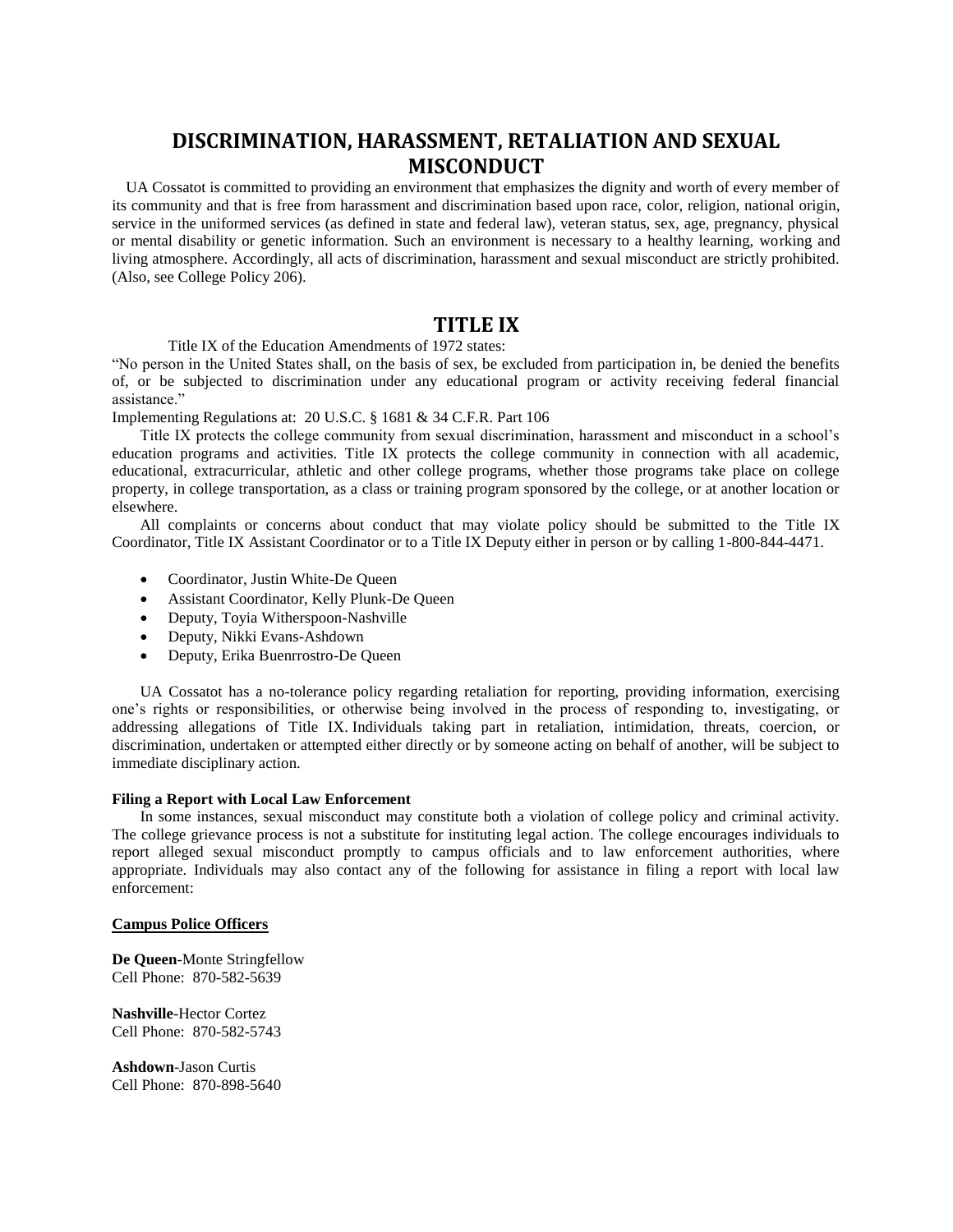#### **Local City Police Department**

**De Queen Police Department** 220 N. Second Street 870-642-2213 or 911 for emergency

# **Nashville Police Department**

426 Main Street 870-845-3434 or 911 for emergency

#### **Ashdown Police Department**

745 Locust Avenue 870-898-5640 or 911 for emergency

#### **Student and Visitor Responsibility to Report**

Students and visitors to the college are strongly encouraged to report allegations of discrimination, harassment, retaliation and sexual misconduct to the Title IX Coordinator, Assistant Coordinator, or a Title IX Deputy. A report should be made as soon as possible after the incident in order to facilitate an effective response. The longer a report is delayed, the more difficult it will be for the college to investigate. Reports may be made by the person experiencing the misconduct or by a third party, such as a witness or someone who is told of the misconduct.

### **Mandatory Employee Reporting**

In order to enable the college to respond effectively and to proactively stop instances of discrimination, harassment, retaliation and sexual misconduct, all employees must, within 24 hours of receiving information regarding a potential violation of this policy, report information to the Title IX Coordinator, Assistant Coordinator, or a Title IX Deputy. Only employees who are statutorily prohibited from reporting such information (e.g., licensed health-care professionals) are exempt from these reporting requirements.

#### **Off-Campus Conduct**

Conduct that occurs off campus can be the subject of a complaint or report and will be evaluated to determine whether it violates policy. Allegations of off-campus sexual misconduct are of particular concern and should be brought to the college's attention.

#### **Confidentiality**

Subject to the other provisions of this policy and the requirements of law, every possible effort will be made to ensure that all information received as part of the college's Complaint/Grievance Procedure is treated discreetly. All parties to the complaint are required to maintain the confidentiality of all information received during this process. However, it is not possible to guarantee that all complaints will remain confidential because of the college's obligation to investigate allegations of misconduct. All requests to maintain confidentiality shall be directed to the Title IX Coordinator who has the authority to make such determinations.

Except as compelled by law or in the interest of fairness, just resolution or health and safety considerations, disclosure of information contained in complaints, their substance, procedures and the results of investigations will be limited to the immediate parties, witnesses and other appropriate officials. Limited disclosure may also be necessary to conduct a full and impartial investigation.

### **Availability of Counseling and Advocacy**

Counseling and other mental health services for victims of sexual assault are available in the community. Students who are victims of sexual assault should immediately contact UA Cossatot Police.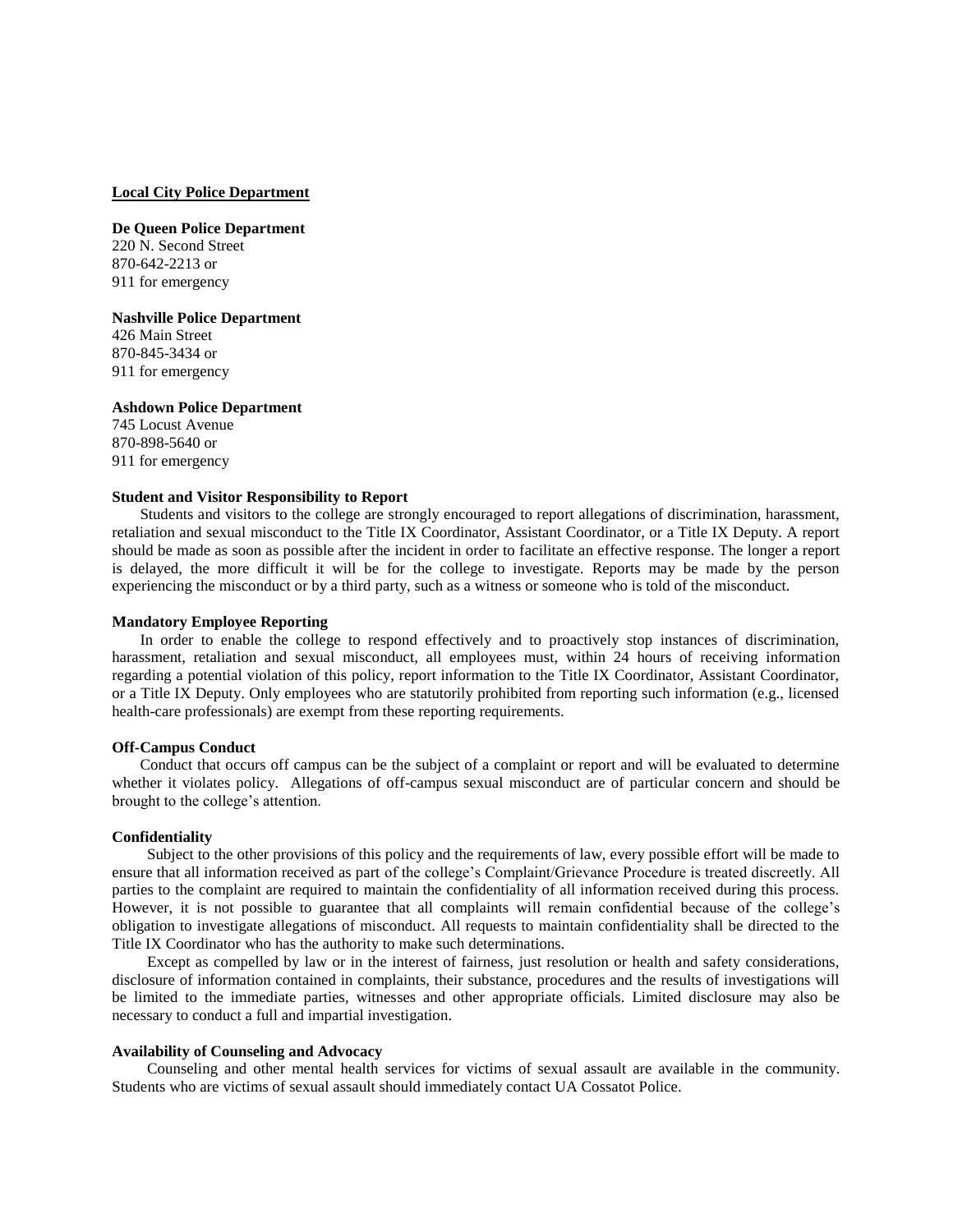Community mental health agencies, counselors, and psychotherapists in private practice can provide individual and group therapy. Women's shelters or domestic violence and rape crisis programs may assist in making referrals for individual counseling and support groups and identifying non-counseling campus and community resources that may be of additional help and service as a victim advocate upon request.

#### **Pregnancy and Postpartum**

Students requesting accommodations for pregnancy or postpartum must follow the Disability Support Services procedure for requesting academic accommodations.

# **SEX OFFENDER NOTIFICATION**

In accordance with University of Arkansas System Policy 525.1 and UA Cossatot Policy 535, notification of staff and students of the presence of a registered sex offender will follow these general guidelines.

Campus Notification applies to all offenders required to register under Act 989. The plan will include the following: Offender's name and risk level, scope of notification, date of notification, how the notification took place, names of those who prepared the plan and date the plan was made. place, names of those who prepared the plan and date the plan was made.

Each Offender is assigned a risk level assessment for his/her potential to re-offend. This assessment is determined using a procedure by which an offender's history and characteristics are reviewed in order to assign the offender to one of three levels of risk of re-offense, which help determine the plan of action for the offender's community notification.

Students who fail to register as a sex offender with UA Cossatot when required to do so by law will be subject to immediate arrest and expulsion. Information regarding all public notices of level three and level four sex offenders who are registered with UA Cossatot is available on the College Website.

# **PROCESS FOR NOTIFICATION**

- 1. Upon notification by the offender, the level of offense will be confirmed using the Arkansas Crime Information Center (ACIC) website www.acic.org.
- 2. A meeting of the Community Notification Committee will be convened within 5 business days of notification by the offender to discuss plans for notification.
- 3. Notification of staff and/or students will be determined based on the level of the offense.
- 4. A meeting will be scheduled with the offender and the administrator on the campus to be attended. The administrator will present the written plan of notification and any limitations placed on the offender while attending the college.
- 5. If notification of staff and/or students is deemed prudent, notification will be given to the campus community within 5 business days of the Community Notification Committee meeting

# **LEVELS OF OFFENSE AND NOTIFICATION PLAN**

LEVEL 1: low risk individuals with no prior history of sexually acting out, strong antisocial tendencies, sexual compulsions or psychological factors impairing judgment.

**Level 1 Notification:** Notification will be given to the UA Campus Police and the Community Notification **Committee** 

**LEVEL 2:** Typically offenders in this category have a history of sexual offending where notification inside the home is insufficient. Community notification requires notice to the offender's known victim preference and those likely to come into contact with the offender. If the level two offender was 18 or older at the time of the crime and the victim was 14 or younger at the time for the crime, this offender should appear on the web site information.

**Level 2 Notification:** Notification will be given to the UA Campus Police and the Community Notification Committee. Notification will be given to persons of known victim preference that may likely come in contact with the offender.